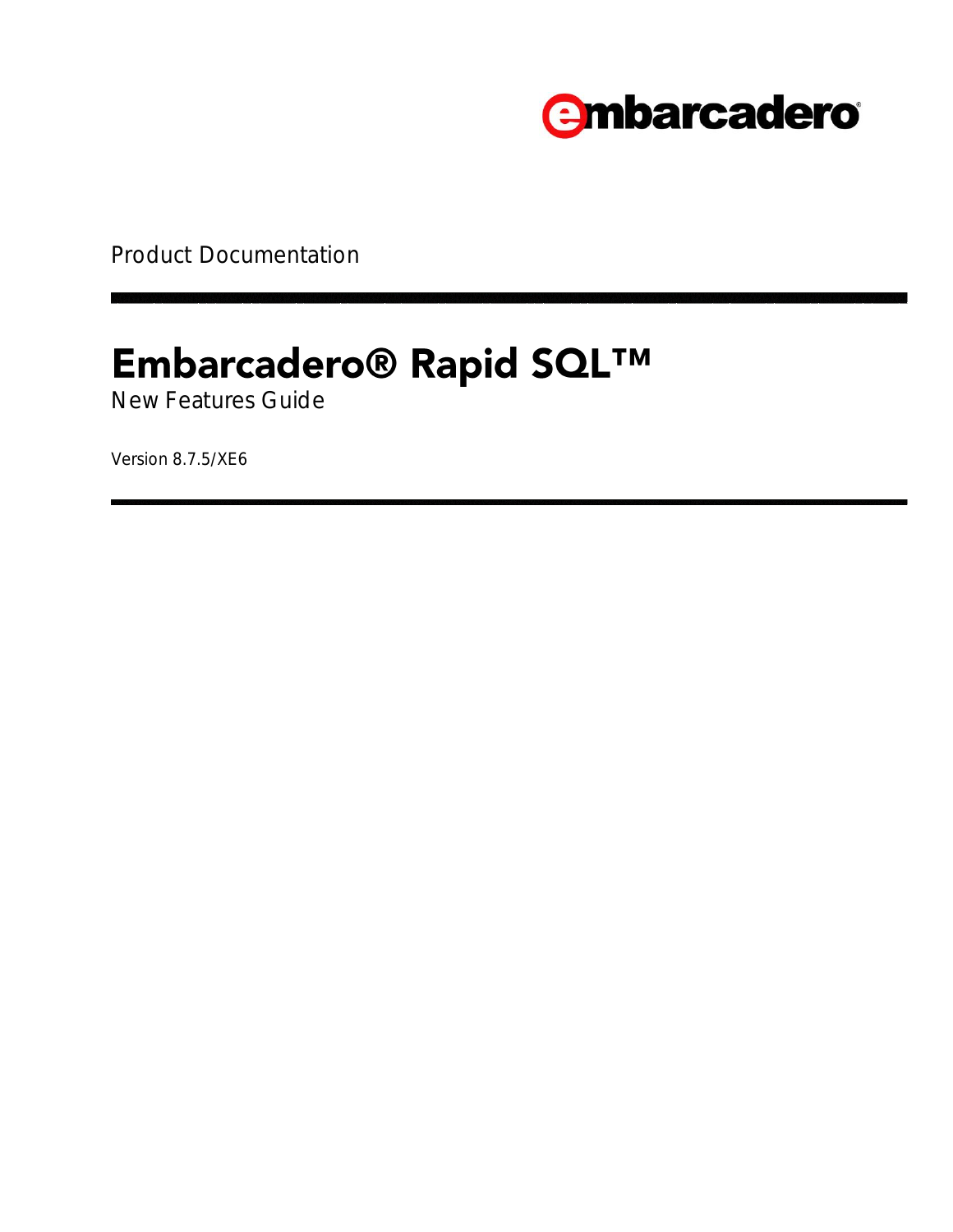© 2015 Embarcadero Technologies, Inc. Embarcadero, the Embarcadero Technologies logos, and all other Embarcadero Technologies product or service names are trademarks or registered trademarks of Embarcadero Technologies, Inc. All other trademarks are property of their respective owners.

Embarcadero Technologies, Inc. is a leading provider of award-winning tools for application developers and database professionals so they can design systems right, build them faster and run them better, regardless of their platform or programming language. Ninety of the Fortune 100 and an active community of more than three million users worldwide rely on Embarcadero products to increase productivity, reduce costs, simplify change management and compliance and accelerate innovation. The company's flagship tools include: Embarcadero® Change CodeGear<sup>™</sup> RAD Studio, DBArtisan®, Delphi®, ER/Studio®, JBuilder® and Rapid SQL®. Founded in 1993, Embarcadero is headquartered in San Francisco, with offices located around the world. Embarcadero is online at [www.embarcadero.com.](http://www.embarcadero.com/)

July, 2015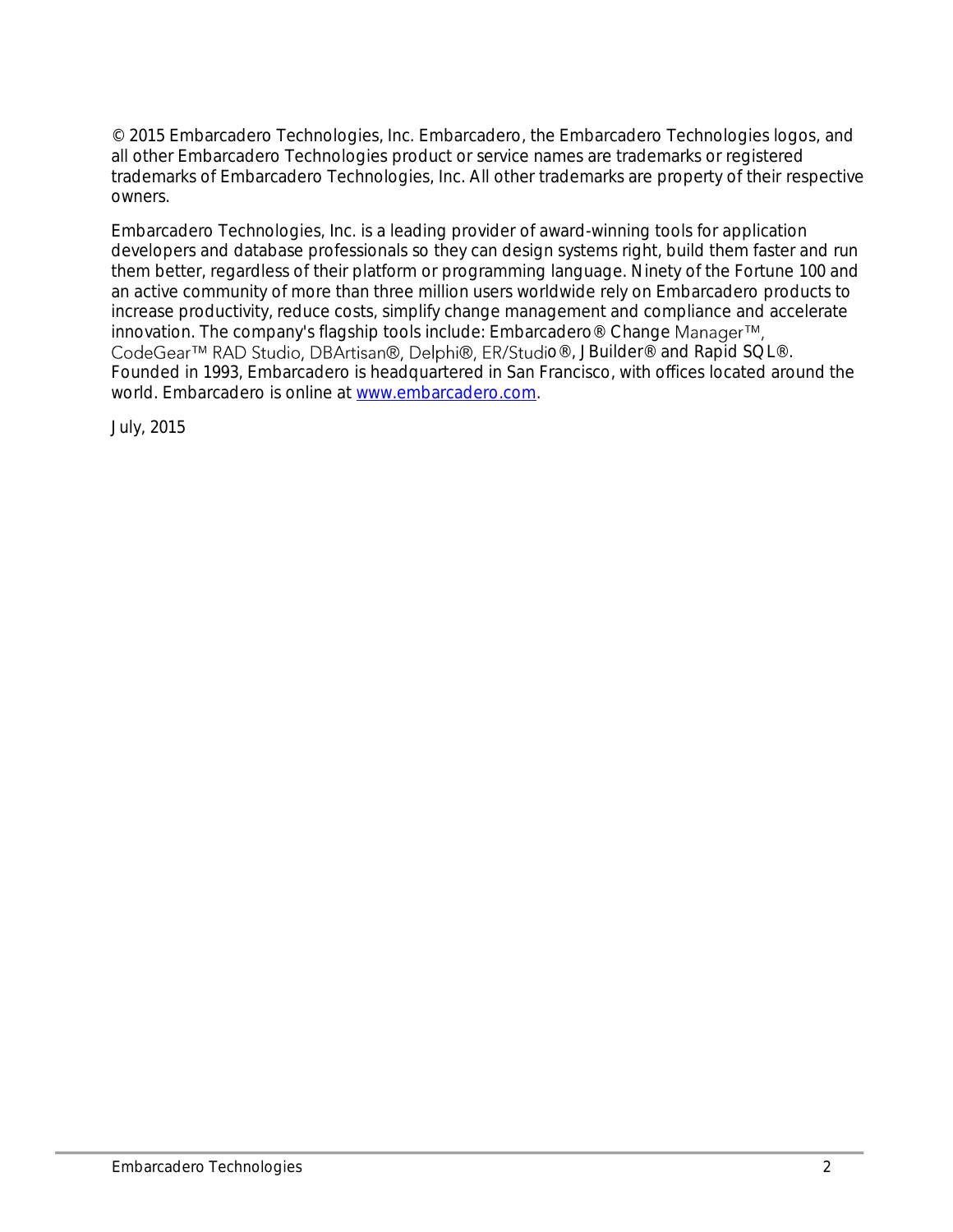# **CONTENTS**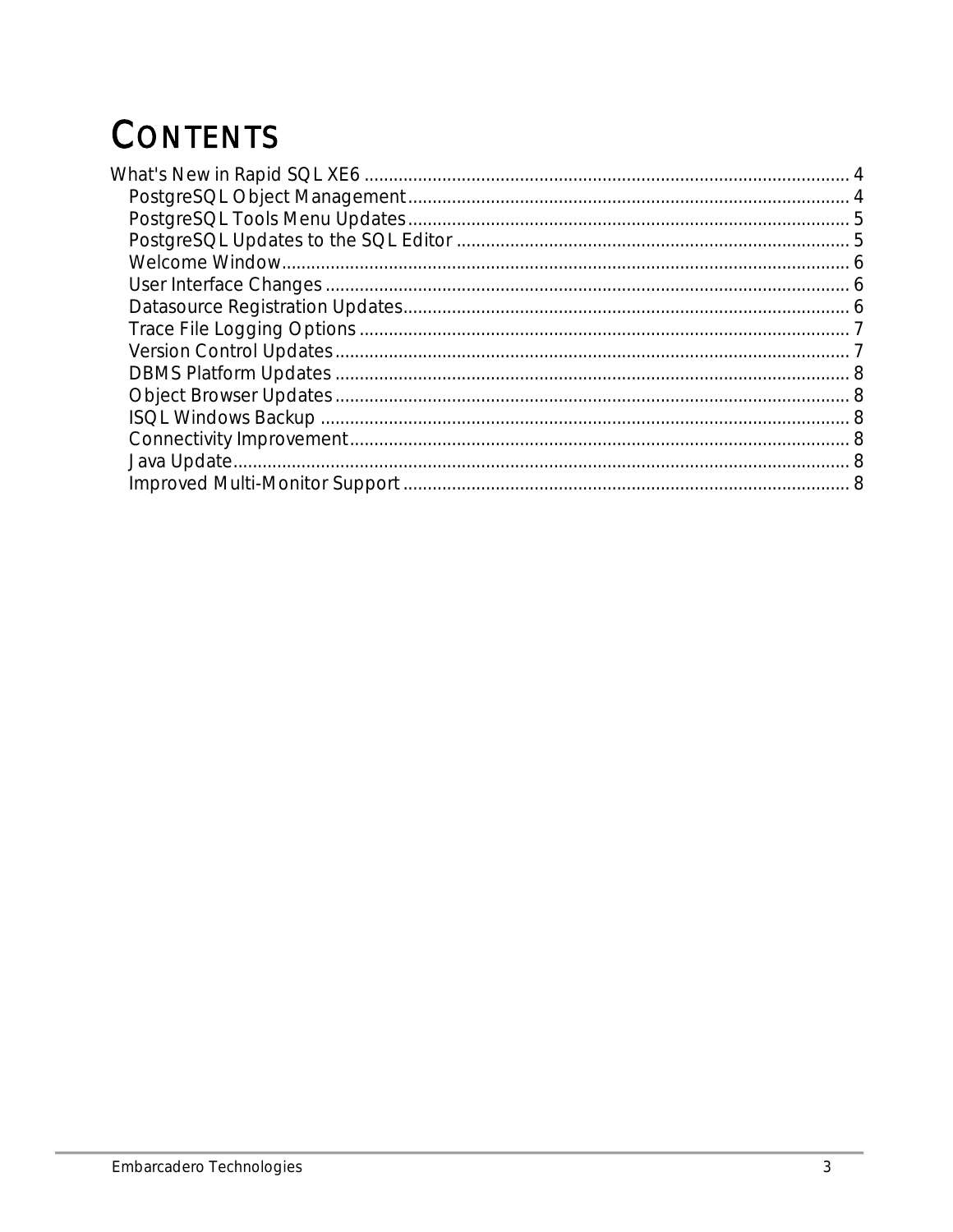# <span id="page-3-0"></span>What's New in Rapid SQL XE6

New features for this release fall into the following categories:

- o [PostgreSQL Object Management](#page-3-1)
- o [PostgreSQL Tools Menu Updates](#page-4-0)
- o [PostgreSQL Updates to the SQL Editor](#page-4-1)
- o [Welcome Window](#page-5-0)
- o [User Interface Changes](#page-5-1)
- o [Datasource Registration Updates](#page-5-2)
- o [Trace File Logging Options](#page-6-0)
- o [Version Control Updates](#page-6-1)
- o [DBMS Platform Updates](#page-7-0)
- o **[Object Browser Updates](#page-7-1)**
- o [ISQL Windows Backup](#page-7-2)
- o [Connectivity Improvement](#page-7-3)
- o [Java Update](#page-7-4)
- o [Improved Multi-Monitor Support](#page-7-6)

# <span id="page-3-1"></span>PostgreSQL Object Management

The following topics describe PostgreSQL object management updates for this release.

#### Object Wizards/Editors

You can now create and edit objects of the following types: check constraints, domains, exclusion constraints, foreign keys, functions, indexes, primary keys, roles, rules, schemas, tables, tablespaces, triggers, unique keys, and views.

#### Refresh Materialized View Object Action

A new Refresh Materialized View action is available against views created using the CREATE MATERIALIZED VIEW statement. It lets you build and submit a REFRESH MATERIALIZED VIEW statement. Simple default behavior replaces the contents of a materialized view. If With No Data is selected, no new data is generated and the materialized view will be in an unscannable state.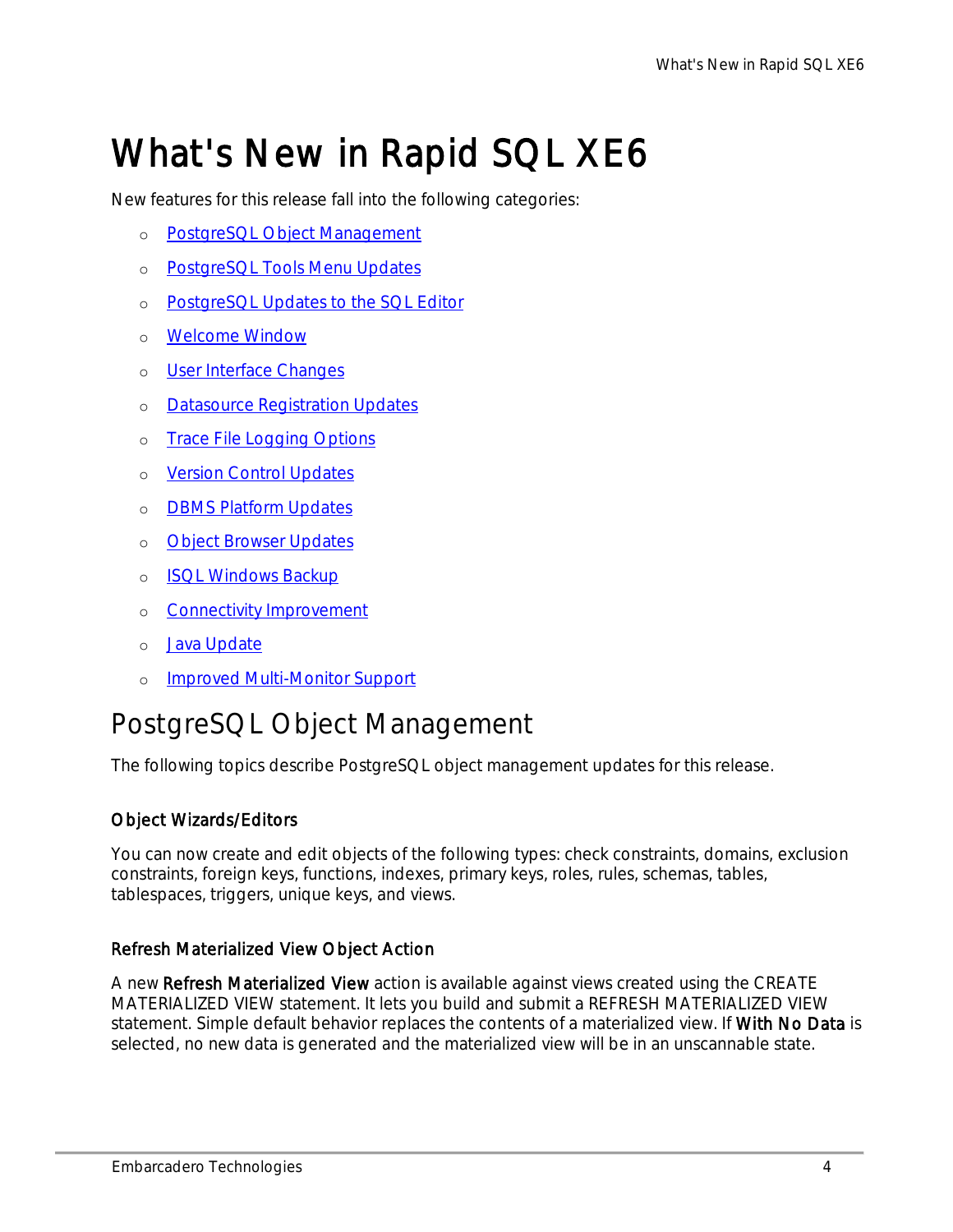| <b>Action Options</b>   | 1 object(s) to refresh |                                                                                                        |  |  |
|-------------------------|------------------------|--------------------------------------------------------------------------------------------------------|--|--|
| Dependencies<br>Preview | "Corina", "AV122"      | ■ 2↓<br><b>Refresh Materialized View</b><br>With No Data                                               |  |  |
|                         |                        | With No Data<br>No new data is generated and the materialized view is<br>left in an unscannable state. |  |  |

# <span id="page-4-0"></span>PostgreSQL Tools Menu Updates

The following Tools menu features are now available against PostgreSQL datasources:

- o Database Search lets you search for objects whose DDL contains a specified character string, across multiple databases.
- o Query Builder lets you construct, structure, and manipulate queries using a graphical interface.
- o Data Editor lets you edit table data in real time.

# <span id="page-4-1"></span>PostgreSQL Updates to the SQL Editor

The Paste SQL Syntax and Paste SQL Statement features are now available against PostgreSQL datasources.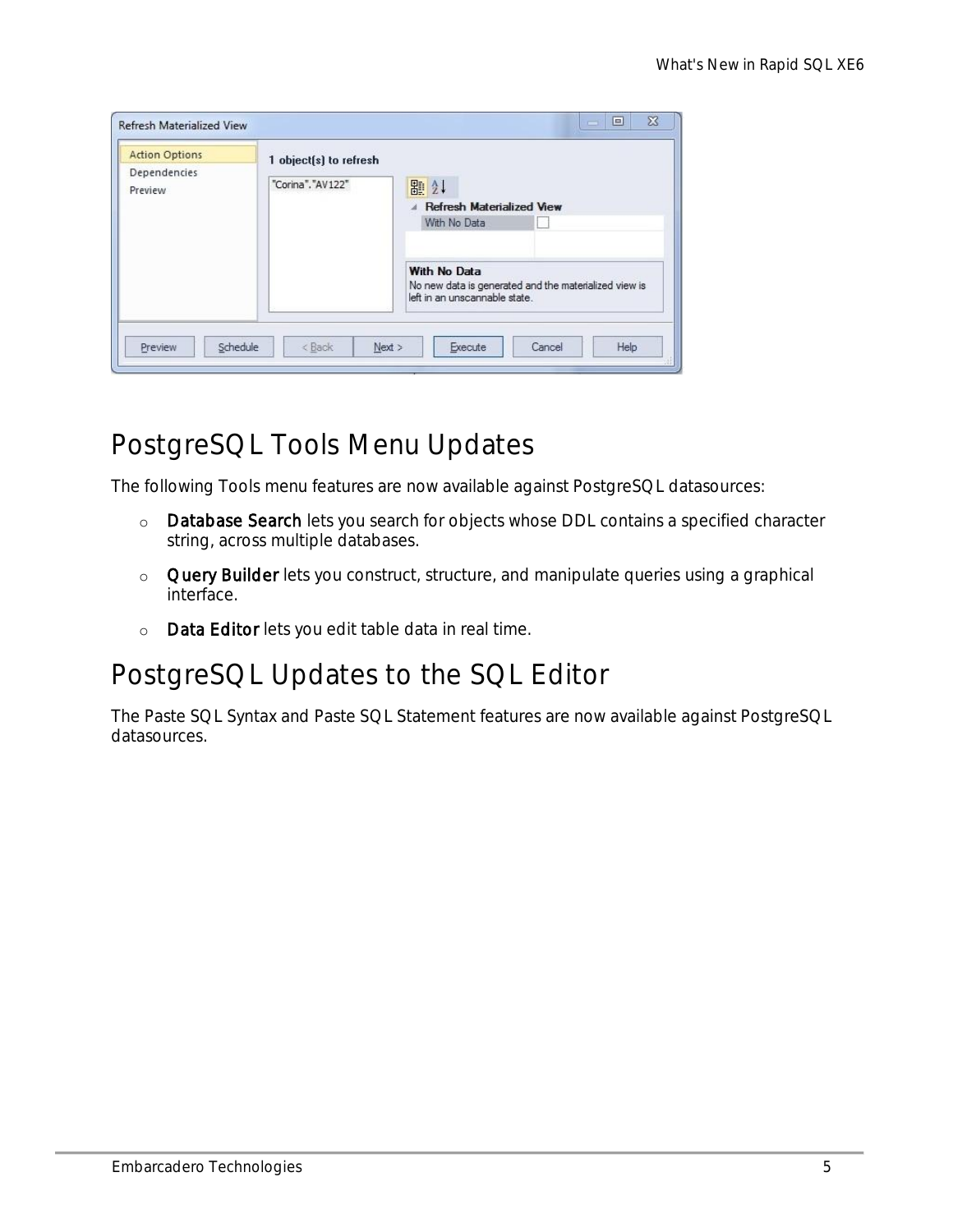| SQL Statements:                                                                                    |               | Syntax:                 |                                               |
|----------------------------------------------------------------------------------------------------|---------------|-------------------------|-----------------------------------------------|
| SQL Syntax<br>$\rightarrow$<br>Conditionals<br>田<br>SQL Commands<br>$\mathbb{H}$<br>Functions<br>田 |               | 1                       |                                               |
| Paste SQL                                                                                          |               |                         | $\Sigma$<br>回<br>$\qquad \qquad \blacksquare$ |
| Datasource                                                                                         | ROMLABARTPG93 |                         | Cancel                                        |
| Database                                                                                           |               | ٠                       | Help                                          |
| Owner                                                                                              | All Owners    | w                       |                                               |
| Object Type                                                                                        | Tables        | $\overline{\mathbf{v}}$ | ⊙ Select ⊙ Update ⊙ Insert<br>◯ Delete        |
| Tables                                                                                             |               | ۸<br>Columns            | <b>SELECT Statement</b>                       |
| 123456.test<br>Corina, Corinaaaa                                                                   |               |                         | 1                                             |

### <span id="page-5-0"></span>Welcome Window

The **Welcome Window** helps customers to get information about product features, news and upcoming events. This window also includes direct links to useful Rapid SQL features like New Project, Open Project or links to Recent Datasources.

### <span id="page-5-1"></span>User Interface Changes

- o For the Project Management feature, subproject nodes have been renamed to project subfolder nodes.
- o The Facourites feature has been renamed to Script Library.

### <span id="page-5-2"></span>Datasource Registration Updates

For connectivity purposes, Rapid SQL is packaged with a native driver as well as a set of one or more JDBC drivers for each DBMS platform. In previous releases, the native driver for each platform was the default connection option when registering a datasource.

This release introduces two enhancements:

- o You can now designate one of the JDBC drivers as the default connectivity option for a DBMS platform.
- o You can universally change the definition for all existing, currently unconnected datasources for a platform to use either the native driver or a JDBC driver as the connection option.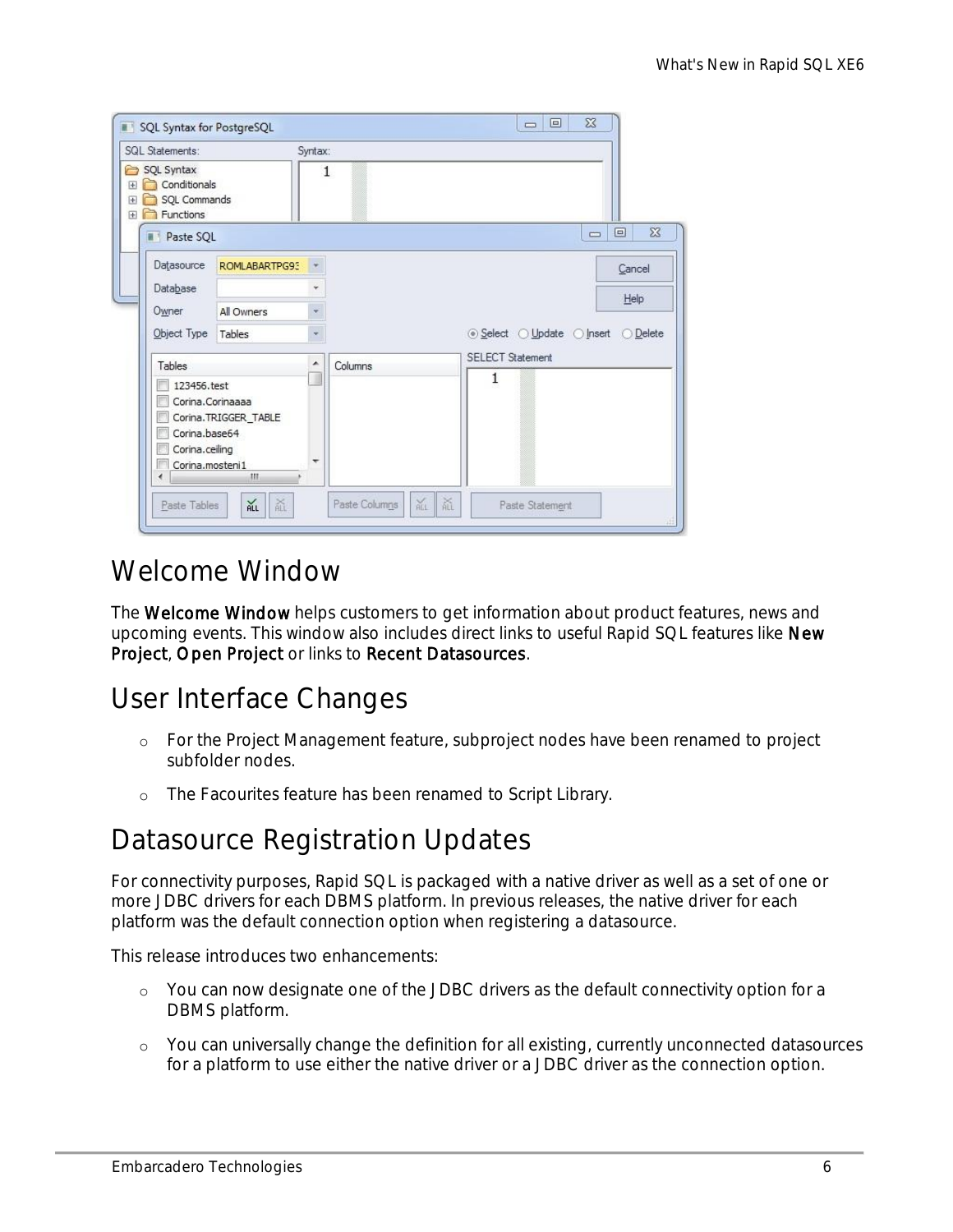In the Options Editor, the **Connections** page now has a tab corresponding to each supported DBMS platform. The Default Driver Selection group of settings provides the new functions.

| Type filter text                                                                                                                            | <b>MySQL Connection Settings</b>                |                                                                                                         |  |
|---------------------------------------------------------------------------------------------------------------------------------------------|-------------------------------------------------|---------------------------------------------------------------------------------------------------------|--|
| □ Connection<br>Apache Hive<br>$-DB2$<br>- MySQL<br>Oracle<br>- PostgreSQL<br>SQL Azure<br>SQL Server<br>Sybase<br>Sybase IQ<br>Team Server | Default Driver Selection<br>JDBC driver to use: | Connect using JDBC instead of the MySQL Connector/ODBC driver<br>Assign to all disconnected Datasources |  |

For DBMS platforms with a native driver and one or more JDBC drivers packaged, the Connect using... and JDBC driver to use controls enable selection of a JDBC driver as the default connection option and let you select a JDBC driver. The Assign to all disconnected Datasources control assigns the selected JDBC driver as the connection option for all disconnected datasources for the current platform, if the **Connect using..**. control is selected. Otherwise it assigns the native driver as the connection option for all disconnected datasources for the current DBMS platform

# <span id="page-6-0"></span>Trace File Logging Options

As a new diagnostic tool, you can now generate a trace file consisting of the sequence of application event messages. The Options Editor's Logging page now lets you activate and deactivate, specify a location for, and select a severity level of messages logged.

| Trace Path:  | C:\Users\davidt\AppData\Roaming\Embarcadero\Logs |  |          |  |  |
|--------------|--------------------------------------------------|--|----------|--|--|
| Trace Level: | Πff                                              |  | Truncate |  |  |

In descending order of severity (and ascending order of total messages logged), Trace Level options are Fatal Errors, Errors, Warning, Info, Debug, Trace, and Max.

#### <span id="page-6-1"></span>Version Control Updates

Rapid SQL now supports any source control product that uses the MSSCCI plug-in interface.

Note: For the 64-bit version of Rapid SQL, a 32-bir version of the MSSCCI provider can be used for version control access. tThe feature is controlled fro the Options Editor's Version Control tab (File > Options > General > Version Control).